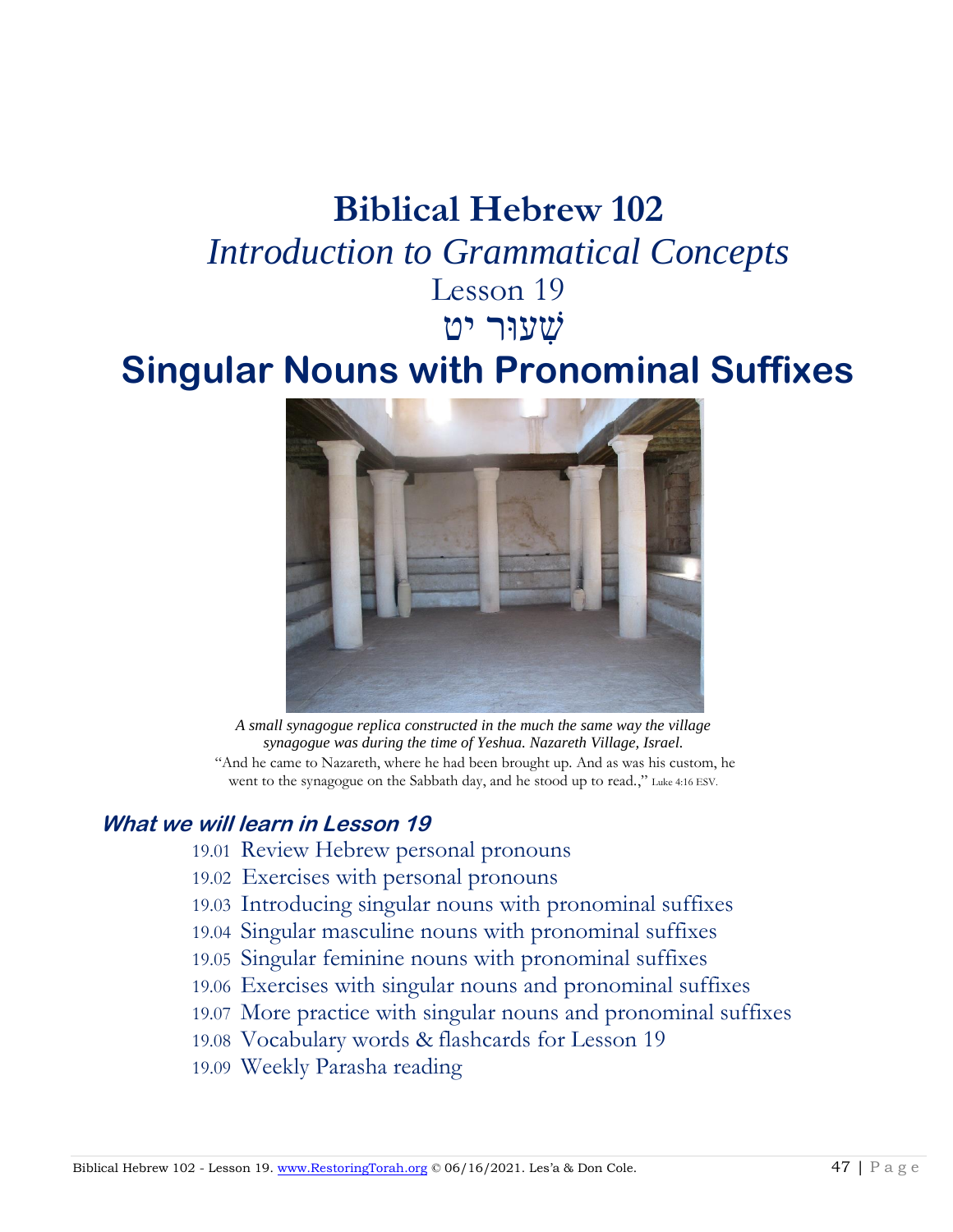### 19.01 **Review Hebrew Personal Pronouns**

#### **MEMORIZING these will make your future Hebrew learning easier**

As we learned in Lessons 16 & 17, personal pronouns take the place of the previous noun (a person, place, or thing.).

Let's review a bit of English grammar:

For example, "Last summer we visited the Temple Mount. It was amazing." Note: the pronoun "it" refers to "Temple Mount", which was mentioned in the previous sentence.)

| Person                                                                         | Singular                                | Plural                               |  |  |
|--------------------------------------------------------------------------------|-----------------------------------------|--------------------------------------|--|--|
| 1 <sup>st</sup> person: <u>person who is speaking</u>                          | C(T)                                    | $\alpha_{\rm W}e$                    |  |  |
| 2 <sup>nd</sup> person: when you are <u>speaking directly to an individual</u> | $\alpha$ vou"                           | $\int^{\alpha}$ you" (aka 'you all') |  |  |
| 3 <sup>rd</sup> person: when <u>speaking about someone or something</u>        | "he", "she", or "it"   "they" or "them" |                                      |  |  |

#### **Chart of Hebrew singular and plural personal pronouns**

#### **PERSONAL PRONOUNS**

**\*** The pronouns listed below with an asterisk are the Biblical, classical, or archaic forms pronouns.

HINT: All 1st person pronouns (both singular & plural) begin with " $\mathbf{X}$ " – the basis for these forms is " $\mathbf{X}$ "

All 2nd person pronouns (both singular & plural) begins with "את"

And all 3rd person pronouns (both singular & plural) begin with "ה"

| <b>SINGULAR</b>                                              |                   |                                                                                 |                                                                                                                                                                                                        |  |                 |                 | <b>PLURAL</b>                                                                   |                                                                                                                                      |
|--------------------------------------------------------------|-------------------|---------------------------------------------------------------------------------|--------------------------------------------------------------------------------------------------------------------------------------------------------------------------------------------------------|--|-----------------|-----------------|---------------------------------------------------------------------------------|--------------------------------------------------------------------------------------------------------------------------------------|
| Person                                                       | English           | Gender                                                                          | Hebrew                                                                                                                                                                                                 |  | Person          | English         | Gender                                                                          | Hebrew                                                                                                                               |
| 1st Person Singular (speaker is speaking about himself: "I") |                   |                                                                                 |                                                                                                                                                                                                        |  |                 |                 | 1st Person Plural (speaking about themselves: "we")                             |                                                                                                                                      |
| 1 <sup>st</sup>                                              | T                 | This pronoun is<br>used for either<br>masculine or<br>feminine; aka<br>"common" | אָנִי                                                                                                                                                                                                  |  | 1 <sup>st</sup> | we              | This pronoun is<br>used for either<br>masculine or<br>feminine; aka<br>"common" | אַנַחִנוּ<br>אָנוּ,*נַחְנוּ*                                                                                                         |
|                                                              |                   | 2nd Person Singular (directly to someone: "you")                                |                                                                                                                                                                                                        |  |                 |                 |                                                                                 | 2nd Person Plural (directly to some people: "you"; aka "you all")                                                                    |
| 2 <sup>nd</sup>                                              | you<br>(singular) | masculine                                                                       | אַהַה $\geq$                                                                                                                                                                                           |  | 2 <sup>nd</sup> | you<br>(plural) | masculine                                                                       | אַתֵּם                                                                                                                               |
| 2 <sup>nd</sup>                                              | you<br>(singular) | feminine                                                                        | ņх                                                                                                                                                                                                     |  | 2 <sup>nd</sup> | you<br>(plural) | feminine                                                                        | אַתָּן<br>$717$ $\&$ (Eze 13:20)                                                                                                     |
|                                                              |                   |                                                                                 | 3rd Person Singular (speaking about someone: "him" or "her")                                                                                                                                           |  |                 |                 | 3rd Person Plural (speaking about "them" or "they")                             |                                                                                                                                      |
| 3 <sup>rd</sup>                                              | he/it             | masculine                                                                       | הוא                                                                                                                                                                                                    |  | 3 <sup>rd</sup> | they/it         | masculine                                                                       | הֲם<br><b>יהמה</b>                                                                                                                   |
| $3^{rd}$                                                     | she/it            | feminine                                                                        | היא<br>$N$ הן<br>*Pronouns with an asterisk are<br>the Biblical, classical, or archaic<br>form of pronouns - used only<br>in the Torah. Note: both XI7<br>& N'7 mean 'she'; both are<br>pronounced N'7 |  | 3 <sup>rd</sup> | they/it         | feminine                                                                        | 帀<br>اعلاء<br>*Pronouns with an asterisk are<br>the Biblical, classical, or archaic<br>form of pronouns - used only in<br>the Torah. |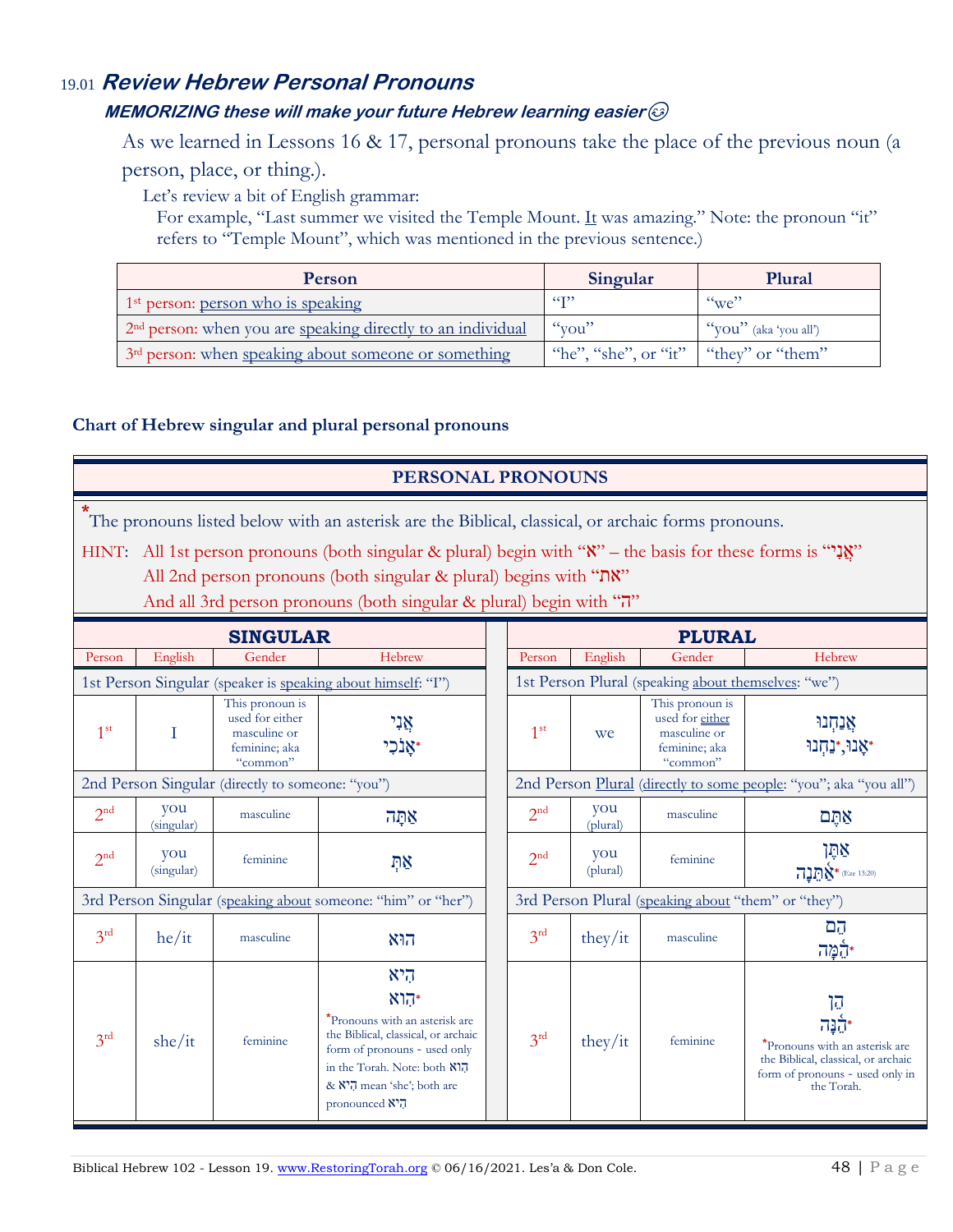## 19.02 **Exercises with personal pronouns**

Challenge: cover the English column.

Looking only at the Hebrew column, try and identify the pronouns. (Refer to previous page.) Now, try to translate the phrase into English. Check your answers with the English column.

| Examples of nouns and personal pronouns |                                              |  |  |  |
|-----------------------------------------|----------------------------------------------|--|--|--|
| <b>Hebrew</b>                           | English                                      |  |  |  |
| הִיא מִצְוַה                            | It (pron-3fs) is a mitzvah/commandment.      |  |  |  |
| אַתְּ רָהֵל                             | You (pron-2fs) are Rachel.                   |  |  |  |
| הוא יהנה                                | He (pron-3ms) is YHVH.                       |  |  |  |
| אַנִי אִישׁ                             | I (pron-1cs) am a man.                       |  |  |  |
| הִיא יִשְׂרַאֵל                         | It (pron-3fs) is Israel.                     |  |  |  |
| הִיא יַרְדֵּן                           | It (pron-3fs) is the Jordan.                 |  |  |  |
| אַתַּה אֵלֹהִים                         | You (pron-2ms) are God.                      |  |  |  |
| אֲנִי דָּוִד                            | I (pron-1cs) am David.                       |  |  |  |
| היא סוּסַה                              | It (pron-3fs) is a mare (feminine singular). |  |  |  |
| אַנֹכִי שֲׂרַה                          | I (pron-1cs) am Sarah.                       |  |  |  |
| אֲנַחְנוּ יִצְחָק וְרָחֵל               | We (pron-1cp) are Isaac and Rachel.          |  |  |  |
| הוא הר                                  | It (pron-3ms) is a mountain.                 |  |  |  |
| ּאַתֵּנָה רָחֵל וְשָׂרָה                | You (pron-2fp) are Rachel and Sarah.         |  |  |  |
| היא תּוֹרָה                             | It (pron-3fs) is a Torah.                    |  |  |  |
| הִוא רִבְקָה                            | She (pron-3fs) is Rebecca.                   |  |  |  |
| הֵם מְלָכִים                            | They (pron-3mp) are kings.                   |  |  |  |
| הוא סוס                                 | It (pron-3ms) is a horse.                    |  |  |  |
| נַחִנוּ אַבְרָהָם וְרִבְקָה             | We (pron-1cp) are Abraham and Rebecca.       |  |  |  |
| אֲנַחְנוּ יְלָדִים                      | We (pron-1cp) are boys.                      |  |  |  |
| הם הרים                                 | They (pron-3mp) are mountains.               |  |  |  |
| אנוּ דַוְד וְשַׁרַה                     | We (pron-1cp) are David and Sarah.           |  |  |  |
| אַתֵּנָה בָּנוֹת                        | You (pron-2fp) are daughters.                |  |  |  |
| הֵם סִפָּרִים                           | They (pron-3mp) are books.                   |  |  |  |
| הֵן סוּסוֹת                             | They (pron-3fp) are horses (mares).          |  |  |  |
| <u>אַנ</u> חִנוּ יִצְחַק וְיַעֲקֹב      | We (pron-1cp) are Isaac and Jacob.           |  |  |  |
| אַתֵּן מִלְכוֹת                         | You (pron-2fp) are queens.                   |  |  |  |
| הֵמֵּה חֲכַמִים                         | They (pron-3mp) are wise. (Pro 30:24)        |  |  |  |
| אַתֵּם בַּנִים                          | You (pron-2mp) are sons.                     |  |  |  |
| אַנֹכִי בַּת                            | I (pron-1cs) am a daughter.                  |  |  |  |
| הֵם דִּבָרִים                           | They (pron-3mp) are words.                   |  |  |  |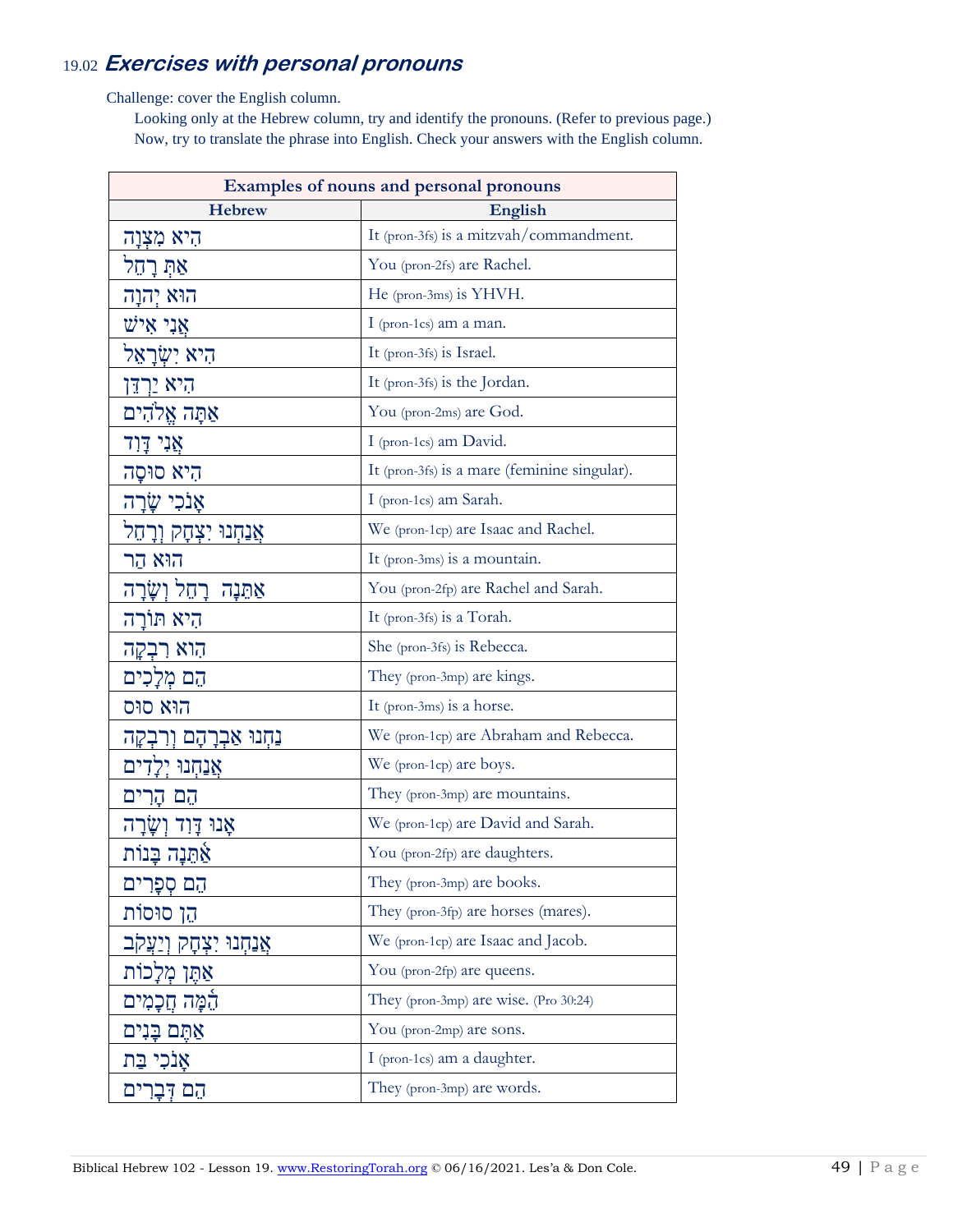## 19.03 **Introducing singular nouns with pronominal suffixes**

A pronoun is a word that takes the place of a noun. Pronouns that are added to the end of a word are called pronominal suffixes.

**Attached pronouns** are called pronominal suffixes. Pronominal suffixes are attached to the end of a noun, a preposition, a verb, or a particle.

| <b>Pronominal Suffix Chart</b><br>for singular nouns |                                                    |  |           |                 |  |  |  |  |
|------------------------------------------------------|----------------------------------------------------|--|-----------|-----------------|--|--|--|--|
|                                                      | <b>Singular suffixes</b><br><b>Plural suffixes</b> |  |           |                 |  |  |  |  |
| Person                                               | <b>Suffixes</b>                                    |  | Person    | <b>Suffixes</b> |  |  |  |  |
| 1st $c\ast_S$                                        |                                                    |  | $1st c*p$ | פנו             |  |  |  |  |
| $2nd$ ms                                             | न⊜                                                 |  | $2nd$ mp  | (silent sheva)  |  |  |  |  |
| $2nd$ fs                                             |                                                    |  | $2nd$ fp  | (silent sheva)  |  |  |  |  |
| $3rd$ <sub>ms</sub>                                  | Ю                                                  |  | $3rd$ mp  |                 |  |  |  |  |
| $3rd$ fs                                             |                                                    |  | 3rd fp    |                 |  |  |  |  |

Notice how similar pronominal suffixes are to personal pronouns (19.01).

## 19.04 **Singular masculine nouns with pronominal suffixes:**

| Masculine singular nouns with<br>singular pronominal suffixes                                           |                                         |               |                                                                                                                                                                                                                |  |                                                                                                   | Masculine singular nouns with<br>plural pronominal suffixes |           |                                                                                     |  |
|---------------------------------------------------------------------------------------------------------|-----------------------------------------|---------------|----------------------------------------------------------------------------------------------------------------------------------------------------------------------------------------------------------------|--|---------------------------------------------------------------------------------------------------|-------------------------------------------------------------|-----------|-------------------------------------------------------------------------------------|--|
| Person<br>$ms =$ masculine singular<br>$fs =$ feminine singular<br>$c$ <sup>*</sup> s = common singular | Pronominal<br><b>Suffix</b>             | <b>Hebrew</b> | <b>English</b>                                                                                                                                                                                                 |  | Person<br>$ms =$ masculine plural<br>$fs =$ feminine plural<br>$c$ <sup>*</sup> s = common plural | Pronominal<br><b>Suffix</b>                                 | Hebrew    | English                                                                             |  |
|                                                                                                         | $D1D$ = horse (masculine singular noun) |               |                                                                                                                                                                                                                |  |                                                                                                   | $O$ <sup>1</sup> $O =$ horse (masculine singular noun)      |           |                                                                                     |  |
| $1st c*s$                                                                                               | १ुँ                                     | סוּסִי        | my horse (notice both)<br>the horse & the ownership<br>of the horse are each<br>singular.)                                                                                                                     |  | $1st c*p$                                                                                         | া্য                                                         | סוּסֶנוּ  | our horse (here, the<br>horse is singular;<br>however, the ownership<br>is plural.) |  |
| $2nd$ ms                                                                                                | र्न <b>़</b>                            | র্টাচ         | your (ms) horse                                                                                                                                                                                                |  | $2nd$ mp                                                                                          | ְכֻּם                                                       | סוּסְכָּם | your (mp) horse                                                                     |  |
| $2nd$ fs                                                                                                | त्∫े                                    | סוּסֵך        | your (fs) horse                                                                                                                                                                                                |  | $2nd$ fp                                                                                          | ְיָכֶן                                                      | סוּסְכֶן  | your (fp) horse                                                                     |  |
| $3rd$ ms                                                                                                | 16                                      | סוּסֿוֹ       | * As we have learned all Hebrew nouns are either masculine or feminine. However, some pronour<br>common pronouns can refer to either gender. For example, "I" can refer to either a male "I" or a<br>his horse |  | $3rd$ mp                                                                                          | ַם                                                          | סוּסֹם    | their (mp) horse                                                                    |  |
| $3rd$ fs                                                                                                | त्∂                                     | סוּסַה        | her horse                                                                                                                                                                                                      |  | $3rd$ fp                                                                                          | $\big \hat{\mathbb{Q}}\big $                                | סוּסָן    | their (fp) horse                                                                    |  |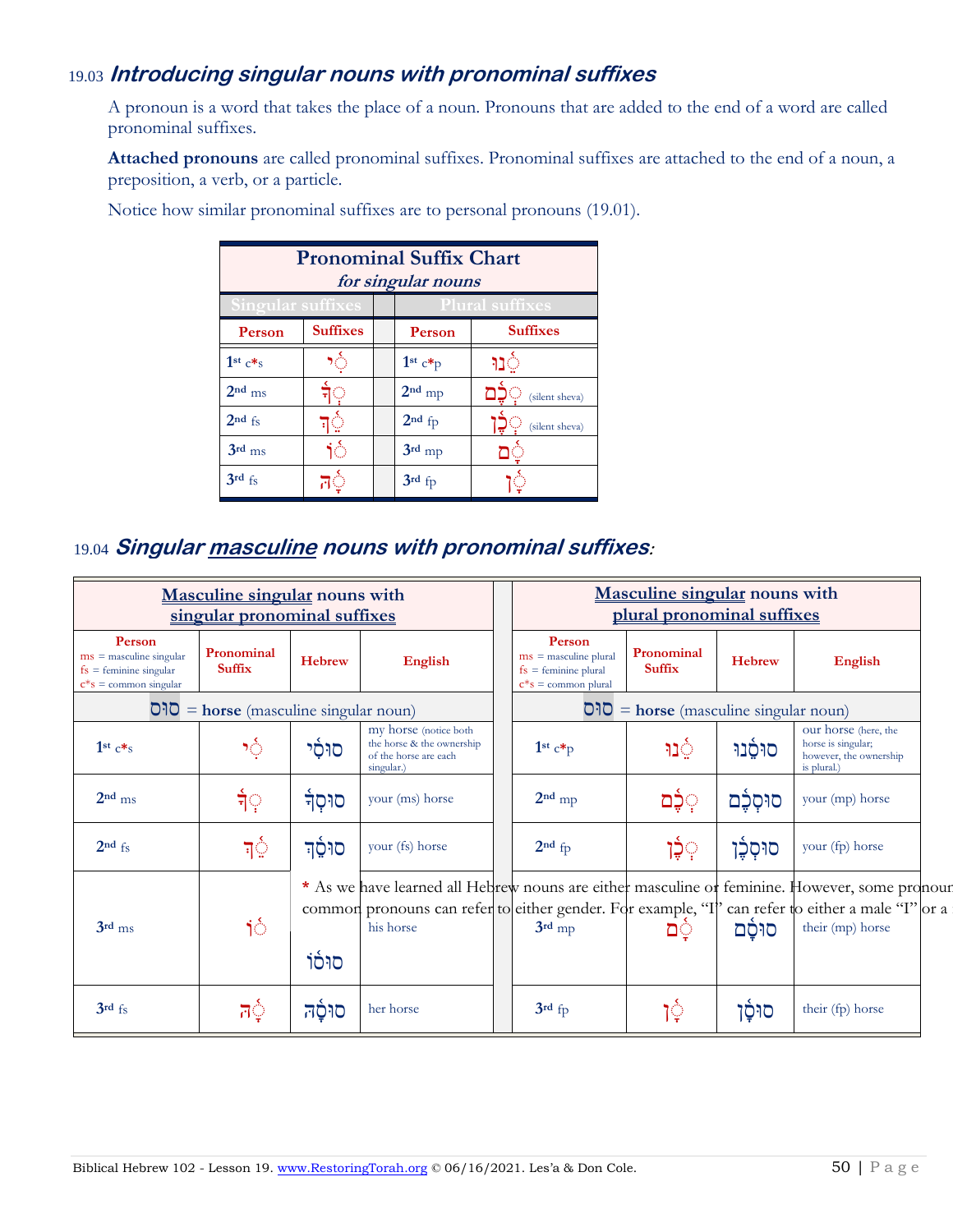### 19.05 **Singular feminine nouns with pronominal suffixes:**

- o What differences do you see in the suffix endings on the masculine & feminine nouns? Feminine nouns that end with " $\overline{h}$ ", the " $\overline{h}$ " is dropped and a " $\overline{h}$ " is added.
- o You will notice on 3fs, there is a dot within the " $\mathbb{Z}$ ". Why? To differentiate it from being a feminine noun. For example: ה ָורֹת is a Torah (a feminine noun); whereas, ה ָת ָורֹת is her Torah.

|                                                                                              | Feminine singular nouns with<br>singular pronominal suffixes |               |                                                                | Feminine singular nouns with<br>plural pronominal suffixes                                           |                                                  |               |                                                    |
|----------------------------------------------------------------------------------------------|--------------------------------------------------------------|---------------|----------------------------------------------------------------|------------------------------------------------------------------------------------------------------|--------------------------------------------------|---------------|----------------------------------------------------|
| bbPerson<br>$ms =$ masculine singular<br>$fs =$ feminine singular<br>$c*s = common singular$ | Pronominal<br><b>Suffix</b>                                  | <b>Hebrew</b> | <b>English</b>                                                 | Person<br>$ms = masculine$<br>plural<br>$fs =$ feminine plural<br>$c$ <sup>*</sup> s = common plural | Pronominal<br><b>Suffix</b>                      | <b>Hebrew</b> | <b>English</b>                                     |
|                                                                                              | $\Gamma$ תורה law or instruction (feminine singular noun)    |               |                                                                |                                                                                                      | הורה law or instruction (feminine singular noun) |               |                                                    |
| $1st c* s$                                                                                   | १े                                                           | תּוֹרַתִּי    | my Torah (law or<br>instruction) Ps 78:1                       | $1st c*p$                                                                                            | া⊇                                               | תּוֹרָתֶנוּ   | our Torah (law<br>or instruction)                  |
| $2nd$ ms                                                                                     | र्न <b>़</b>                                                 | ּתּוֹרָתְךָ   | your (ms) Torah<br>(law or instruction)<br>Ps 119:44; Neh 9:26 | $2nd$ mp                                                                                             | ְכְּם                                            | תּוֹרַתְכֶם   | your (mp)<br>Torah (law or<br>instruction)         |
| $2nd$ fs                                                                                     | गई                                                           | תּוֹרָתֵך     | your (fs) Torah (law<br>or instruction)                        | $2nd$ fp                                                                                             | ۭۮۭ <del>ۮ</del> ؚ                               | תּוֹרַתְכֶן   | your (fp) Torah<br>$\int$ (law or<br>instruction)  |
| $3rd$ <sub>ms</sub>                                                                          | १०                                                           | תּוֹרַתוֹ     | his Torah (law or<br>instruction) Ps 1:2                       | $3rd$ mp                                                                                             | פֿם                                              | תּוֹרָתָם     | their (mp)<br>Torah (law or<br>instruction)        |
| $3rd$ fs                                                                                     | 'ਨੋ                                                          | תורתה         | her Torah (law or<br>instruction)                              | $3rd$ fp                                                                                             | ੋਂ੍                                              | תּורָתָן      | their (fp) Torah<br>$\int$ (law or<br>instruction) |

## 19.06 **Exercises with singular nouns with pronominal suffixes**

| In the Hebrew column, try to identify the person. (eg. $\mathbb{Q}^{\bullet}$ ) the suffix is "". 1 <sup>st</sup> person.)<br>Challenge: cover both the Person column and the English column. |                        |                                                |  |  |  |  |
|-----------------------------------------------------------------------------------------------------------------------------------------------------------------------------------------------|------------------------|------------------------------------------------|--|--|--|--|
| <b>Hebrew</b>                                                                                                                                                                                 | Person                 | English                                        |  |  |  |  |
| עמֵי                                                                                                                                                                                          | $1st c*s$              | $My$ (1cs) people (Is 40:1)                    |  |  |  |  |
| אשתד                                                                                                                                                                                          | $2nd$ ms               | Your $(2ms)$ wife $(Gen 8:16)$                 |  |  |  |  |
| אמֵך                                                                                                                                                                                          | $2nd$ fs               | Your $(2fs)$ mother (Eze 16:45)                |  |  |  |  |
| עַמַו                                                                                                                                                                                         | $3rd$ ms               | His $(3ms)$ people $($ Joel 2:18; Ps 100:3 $)$ |  |  |  |  |
| פעל                                                                                                                                                                                           | $3rd$ fs               | Her $(3fs)$ husband (Prov 31:23)               |  |  |  |  |
| עמנו                                                                                                                                                                                          | $1st$ c <sup>*</sup> p | Our (1cp) people (1Chron 19:13)                |  |  |  |  |
| אַרְצְבֶם                                                                                                                                                                                     | $2nd$ mp               | Your $(2mp)$ land $(Lev 26:19)$                |  |  |  |  |
| אמְכֶן                                                                                                                                                                                        | $2nd$ fp               | Your $(2fp)$ mother (Eze 16:45)                |  |  |  |  |
| ֿעַם                                                                                                                                                                                          | $3rd$ mp               | Their $(3mp)$ descendants (Esther 9:27)        |  |  |  |  |
| סוּסַן                                                                                                                                                                                        | $3rd$ fp               | Their $(3fp)$ horse                            |  |  |  |  |

#### **\* Grammar Made Simple: nouns & pronouns**

- o As we have learned, all Hebrew nouns are either masculine or feminine.
- o Pronouns also are masculine or feminine except for the 1st person pronouns. These are called common pronouns because they can refer to either males or females. For example, 1st person singular "I" can refer to either a male or female, & 1<sup>st</sup> plural "we" can refer to either males or females or a mixed group.